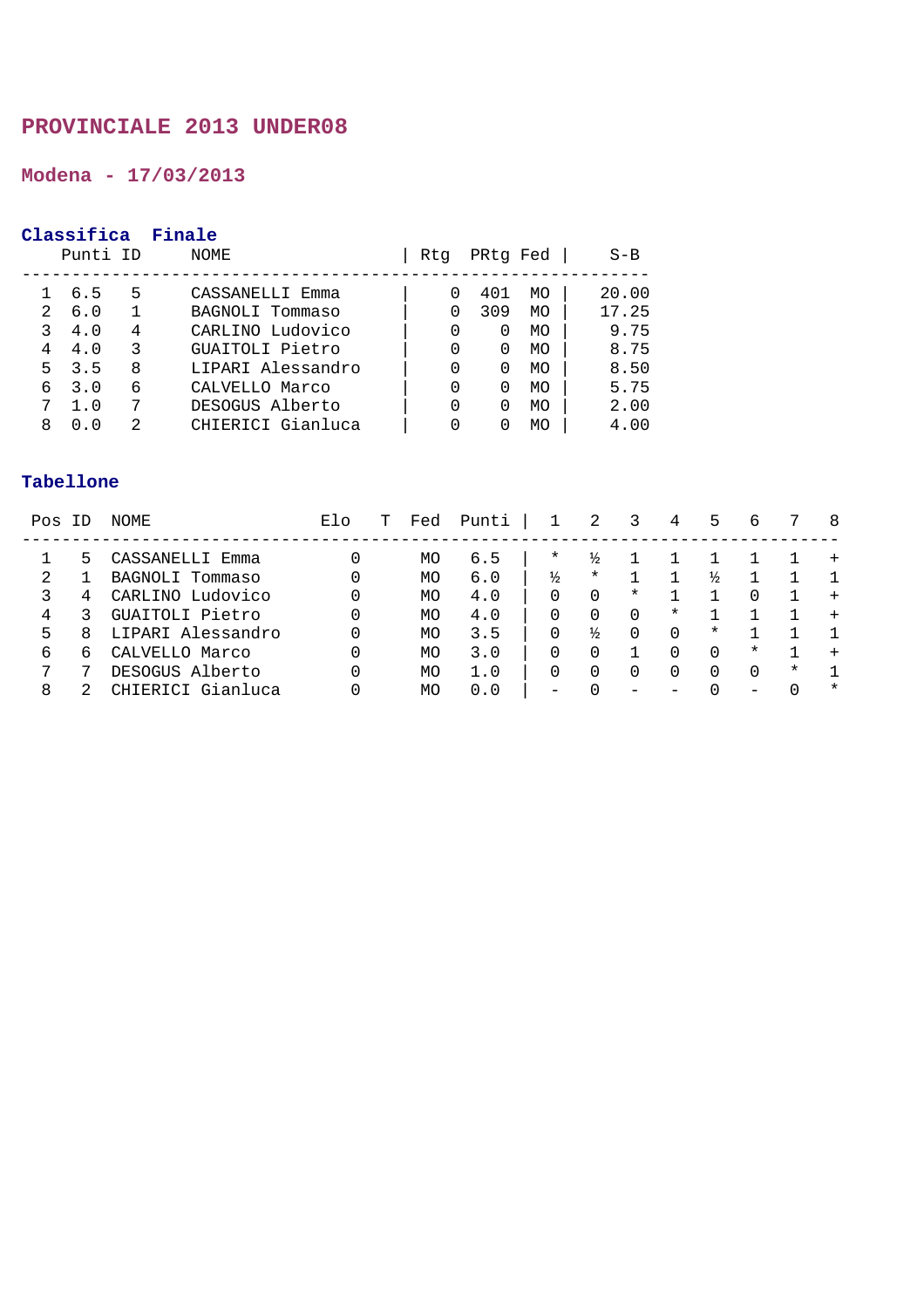**MODENA - 17/03/2013** 

## **Classifica Finale**

|                |               |                         | Pos Punti ID NOME                            |                |                  |    | Rtg PRtg Fed   Buc1 BucM BucT     |      |  |
|----------------|---------------|-------------------------|----------------------------------------------|----------------|------------------|----|-----------------------------------|------|--|
|                |               |                         | 1 6.5 5 CASSANELLI Emilio   0 300 MO   27.5  |                |                  |    | --------------------------------- |      |  |
|                |               |                         | 2 6.5 1 3N BECCHI Andrea 1                   |                | $0$ 0 MO $\vert$ |    | 27.0                              |      |  |
| 3              | $5.0 \t 4$    |                         | CARLINO Leonardo                             |                | 0 6 MO           |    | 28.5                              |      |  |
| $\overline{4}$ | 5.0           |                         | 2 BALLOTTI Luca                              |                | $0$ 0 MO         |    | 28.0                              |      |  |
| 5              | 4.0           | 16                      | CACCHIOLI Simone                             |                | 50               | MO | 28.0                              |      |  |
| 6              | 4.0           | 15                      | BORGHI Enrico                                |                | $\overline{0}$   | MO | 27.0                              |      |  |
| $7\phantom{.}$ | 4.0           |                         | 19 LANCELLOTTI Jacopo                        |                | $\overline{0}$   | MO | 25.0                              |      |  |
| 8              | 4.0           | 21                      | SFERA Anastasia                              | $\overline{a}$ |                  | MO | 24.5                              |      |  |
| 9              | 4.0           | 14                      | ANGELI Alessandro                            |                | $\overline{0}$   | MO | 22.5                              |      |  |
| $10 \,$        | 4.0           |                         | 8 FABBRICATORE Christi                       | $\overline{0}$ | $\overline{0}$   | MO | 22.0                              |      |  |
| 11             | 4.0           | 20                      | MILANESI Marco                               |                | $\overline{0}$   | MO | 21.0                              |      |  |
| $12 \,$        | 3.0           | 18                      | CATENA Nicolas                               |                | $\overline{0}$   | MO | 26.0                              |      |  |
| 13             | 3.0           | 11                      | LUSVARDI Matteo                              | $\overline{0}$ | $\overline{0}$   | MO | 21.5                              |      |  |
| 14             | 3.0           | $\overline{9}$          | GALGANO Giovanni                             | $\Omega$       | $\overline{0}$   | MO | 21.0                              | 17.0 |  |
| 15             | 3.0           | 17                      | CAMELLINI Francesco                          |                | $\overline{0}$   | MO | 21.0                              | 14.5 |  |
| 16             | 3.0           | $6\overline{6}$         | CASTIELLO Gianni   0                         |                | $\overline{0}$   | MO | 19.0                              |      |  |
| 17             | 2.5           | 10                      | GALGANO Greta                                | 0              | $\overline{0}$   | MO | 18.5                              |      |  |
| 18             | $2 \, . \, 0$ | $\overline{\mathbf{3}}$ | CAMBONI Marco                                | $\overline{0}$ | $\overline{0}$   | MO | 19.0                              |      |  |
| 19             | 1.5           | 12                      | STANO Enrico                                 | $\Omega$       | $\overline{0}$   | MO | 17.0                              |      |  |
| 20             | $1.0$ 13      |                         | STANO Valerio (W)   0 0 MO                   |                |                  |    | 15.5                              |      |  |
| 21             | 0.0           |                         | 7     CAVRIANI Alessand(W)      0     0   MO |                |                  |    | 15.5                              |      |  |

|     | ID NOME                | Rtg | Т  |           | Fed Punti  1 |         | 2       | 3       | 4         | 5       | 6       | 7       |
|-----|------------------------|-----|----|-----------|--------------|---------|---------|---------|-----------|---------|---------|---------|
|     | 1 BECCHI Andrea        |     | 3N | MO        | 6.5          | $+W11$  | $+B17$  | $+W4$   | $=$ B5    | $+W2$   | $+B16$  | $+W19$  |
|     | 2 BALLOTTI Luca        |     |    | <b>MO</b> | 5.0          | $+B12$  | $+W16$  | $-B5$   | $+W14$    | $-B1$   | $+W18$  | $+B8$   |
| 3   | CAMBONI Marco          |     |    | <b>MO</b> | 2.0          | $+W13$  | $-B19$  | -W8     | $-B10$    | $+W12$  | $-B14$  | $-B11$  |
|     | CARLINO Leonardo       |     |    | <b>MO</b> | 5.0          | $+B14$  | $+W20$  | $-B1$   | $+W15$    | $+B19$  | $-W5$   | $+B21$  |
| 5.  | CASSANELLI Emilio      |     |    | <b>MO</b> | 6.5          | $+W15$  | $+B21$  | $+W2$   | $=W1$     | $+B18$  | $+B4$   | $+W16$  |
| 6   | CASTIELLO Gianni       |     |    | <b>MO</b> | 3.0          | $-B16$  | $-W18$  | $+B7$   | $-B20$    | $+W11$  | $-W21$  | $+W12$  |
|     | CAVRIANI Alessand(W)   |     |    | MO        | 0.0          | $-W17$  | $-B8$   | $-W6$   | $-\ -$    | $- -$   | $- -$   | $- -$   |
|     | 8 FABBRICATORE Christi |     |    | <b>MO</b> | 4.0          | $=$ B18 | $+W7$   | $+B3$   | $=W19$    | $-W16$  | $+B20$  | $-W2$   |
| 9   | GALGANO Giovanni       |     |    | <b>MO</b> | 3.0          | $-W19$  | $+B13$  | $+W17$  | $-B16$    | $-W20$  | $+B10$  | $-W14$  |
| 10  | GALGANO Greta          |     |    | <b>MO</b> | 2.5          | $-B20$  | $=W12$  | $-B16$  | $+W3$     | $-B21$  | -W9     | $+$ BYE |
| 11  | LUSVARDI Matteo        |     |    | МO        | 3.0          | $-B1$   | $-W14$  | $+B12$  | -W21      | -в6     | $+$ BYE | $+W3$   |
| 12. | STANO Enrico           |     |    | <b>MO</b> | 1.5          | $-W2$   | $=$ B10 | $-W11$  | $+$ BYE   | $-B3$   | $-W17$  | -B6     |
| 13  | STANO Valerio<br>(W)   |     |    | <b>MO</b> | 1.0          | $-B3$   | -W9     | $+$ BYE | $-\ -$    | $- -$   | $ -$    | $- -$   |
| 14  | ANGELI Alessandro      |     |    | <b>MO</b> | 4.0          | -W4     | $+B11$  | $+W21$  | $-B2$     | $-B15$  | $+W3$   | $+B9$   |
| 15  | BORGHI Enrico          |     |    | MO        | 4.0          | $-B5$   | $+$ BYE | $+W20$  | -B4       | $+W14$  | $-B19$  | $+W18$  |
| 16  | CACCHIOLI Simone       |     |    | <b>MO</b> | 4.0          | $+ W6$  | $-B2$   | $+W10$  | $+W9$     | $+B8$   | $-W1$   | $-B5$   |
| 17  | CAMELLINI Francesco    |     |    | <b>MO</b> | 3.0          | $+ B7$  | $-W1$   | $-B9$   | $-W18$    | $+$ BYE | $+B12$  | $-W20$  |
| 18  | CATENA Nicolas         |     |    | МO        | 3.0          | $= W8$  | +B6     | $=W19$  | $+B17$    | $-W5$   | -B2     | $-B15$  |
| 19  | LANCELLOTTI Jacopo     |     |    | MO        | 4.0          | $+B9$   | $+W3$   | $=$ B18 | $=$ B $8$ | $-W4$   | $+W15$  | $-B1$   |
| 20  | MILANESI Marco         |     |    | MO        | 4.0          | $+W10$  | $-B4$   | $-B15$  | $+W6$     | $+B9$   | -W8     | $+B17$  |
|     | 21 SFERA Anastasia     |     |    | <b>MO</b> | 4.0          | $+$ BYE | $-W5$   | $-B14$  | $+B11$    | $+W10$  | $+ B6$  | $-W4$   |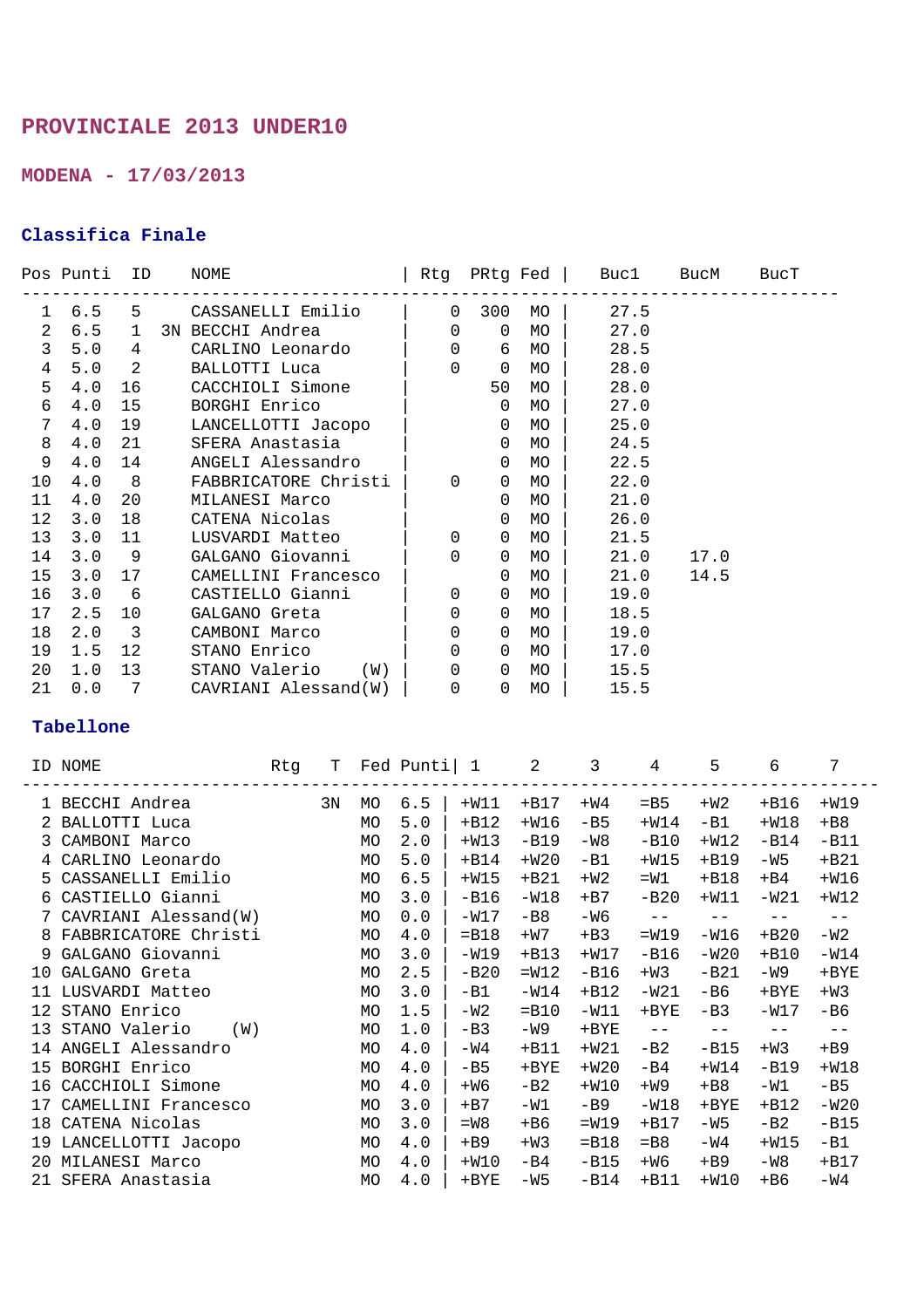**MODENA - 17/03/2013** 

## **Classifica Finale**

|                 | Pos Pts | ID                      | NOME                            |              |           |    | Rtg PRtg Fed   Buc1 BucM | APRO |
|-----------------|---------|-------------------------|---------------------------------|--------------|-----------|----|--------------------------|------|
|                 |         |                         | 1 7.0 1 2N WANG Cesare          | 1545 2219 MO |           |    | 25.0                     |      |
| $\overline{a}$  | 6.0     | 18                      | MELOTTI Michele                 | 1383 1751    |           | MO | 25.0                     |      |
| 3               | 4.5     | 7                       | CIONI Francesco   1440 1529     |              |           | MO | 19.5                     |      |
| $\overline{4}$  | 4.0     |                         | 2 3N TRENTI Filippo   1446 1495 |              |           | MO | 28.5                     |      |
| 5               | 4.0     | 16                      | CARBONE Cecilia   1425 1449     |              |           | MO | 28.0                     |      |
| 6               | 4.0     | 19                      | DEGLI ESPOSTI Eloisa            |              | 1356 1448 | MO | 27.5                     |      |
| $7\phantom{.}$  | 4.0     | 15                      |                                 |              | 1440 1499 | MO | 26.0                     |      |
| 8               | 4.0     | 8                       | CRISTOFARO Simone   1440 1499   |              |           | MO | 24.0                     |      |
| 9               | 4.0     | 6                       | CENTRONE Edoardo   1440 1481    |              |           | MO | 20.5                     |      |
| 10 <sub>o</sub> | 3.5     | 5 <sub>5</sub>          | CASTELLI Giacomo   1440 1421    |              |           | MO | 24.0                     |      |
| 11              | 3.5     | $\overline{\mathbf{3}}$ | BIGNARDI Giada   1440 1420      |              |           | MO | 22.5                     |      |
| 12 <sup>°</sup> | 3.5     | 17                      | CALVELLO Leonardo   1395 1440   |              |           | MO | 19.5                     |      |
| 13              | 3.5     | 13                      | OKONO Emem   1440 1383          |              |           | MO | 18.0                     |      |
| 14              | 3.0     | 12                      | MARSEGLIA Serena   1440 1313    |              |           | MO | 20.5                     |      |
| 15              | 3.0     | 11                      | MALAGOLI Pietro   1440 1309     |              |           | MO | 19.5                     |      |
| 16              | 2.5     | $\overline{4}$          | BONDI Daniele   1440 1320       |              |           | MO | 22.5                     |      |
| 17              | 2.5     | 9                       | GARAVINI Luca                   | $1440$ 1323  |           | MO | 20.0                     |      |
| 18              | 2.5     | 14                      | 1440 1240<br>RAVIOLA Mirco      |              |           | MO | 18.5                     |      |
| 19              | 1.0     | 10                      | MAGNI Marco                     | 1440 658     |           | MO | 21.0                     |      |

|     | ID NOME                   | Rtq  |    |           | CAT Fed Punti | 1       | 2       | 3         | 4       | 5       | 6       |         |
|-----|---------------------------|------|----|-----------|---------------|---------|---------|-----------|---------|---------|---------|---------|
|     | 1 WANG Cesare             | 1545 | 2Ν | <b>MO</b> | 7.0           | $+W10$  | $+B18$  | $+W2$     | $+B19$  | $+B16$  | $+W15$  | $+B8$   |
|     | 2 TRENTI Filippo          | 1446 | 3N | MO        | 4.0           | $+B11$  | $+W7$   | $-B1$     | $+W15$  | $-B18$  | $-W16$  | $+B5$   |
|     | 3 BIGNARDI Giada          | 1440 |    | <b>MO</b> | 3.5           | $+W12$  | $-B19$  | $-W18$    | $+B11$  | $=W7$   | $-B5$   | $+W9$   |
|     | 4 BONDI Daniele           | 1440 |    | <b>MO</b> | 2.5           | $=$ B13 | $=W17$  | $=$ B $8$ | $+W9$   | $-W19$  | $-B7$   | -W6     |
| 5.  | CASTELLI Giacomo          | 1440 |    | МO        | 3.5           | $+W14$  | $=$ B15 | -W19      | $-B18$  | $+B13$  | $+W3$   | -W2     |
|     | CENTRONE Edoardo          | 1440 |    | <b>MO</b> | 4.0           | $-B15$  | $+W13$  | $-B16$    | $+W17$  | $+B12$  | $-W8$   | $+B4$   |
|     | 7 CIONI Francesco         | 1440 |    | MO        | 4.5           | $+W16$  | $-B2$   | $-W12$    | $+B14$  | $=$ B3  | $+W4$   | $+W19$  |
|     | 8 CRISTOFARO Simone       | 1440 |    | <b>MO</b> | 4.0           | $-B17$  | $+B10$  | $=W4$     | $+W13$  | $=$ B15 | $+ B6$  | $-W1$   |
| 9   | GARAVINI Luca             | 1440 |    | <b>MO</b> | 2.5           | $-W18$  | $=$ B14 | $+W10$    | $-B4$   | $-B17$  | $+W12$  | $-B3$   |
| 1 O | MAGNI Marco               | 1440 |    | MO        | 1.0           | $-B1$   | $-W8$   | -B9       | $+$ BYE | $-W11$  | $-B14$  | $-W13$  |
| 11  | MALAGOLI Pietro           | 1440 |    | <b>MO</b> | 3.0           | -W2     | $-B12$  | $+$ BYE   | $-W3$   | $+B10$  | $+W17$  | $-B15$  |
| 12  | MARSEGLIA Serena          | 1440 |    | <b>MO</b> | 3.0           | $-B3$   | $+W11$  | $+B7$     | $-W16$  | -W6     | $-B9$   | $+$ BYE |
| 13  | OKONO Emem                | 1440 |    | <b>MO</b> | 3.5           | $=W4$   | -B6     | $+W14$    | $-B8$   | $-W5$   | $+$ BYE | $+B10$  |
|     | 14 RAVIOLA Mirco          | 1440 |    | <b>MO</b> | 2.5           | $-B5$   | $=W9$   | $-B13$    | $-W7$   | $+$ BYE | $+W10$  | $-B17$  |
| 15  | VENTURELLI Elia           | 1440 |    | <b>MO</b> | 4.0           | $+W6$   | $=W5$   | $+B17$    | $-B2$   | $=W8$   | $-B1$   | $+W11$  |
| 16  | CARBONE Cecilia           | 1425 |    | МO        | 4.0           | $-B7$   | $+$ BYE | $+W6$     | $+B12$  | $-W1$   | $+B2$   | $-W18$  |
| 17  | CALVELLO Leonardo         | 1395 |    | <b>MO</b> | 3.5           | $+W8$   | $=$ B4  | $-W15$    | $-B6$   | $+W9$   | $-B11$  | $+W14$  |
| 18  | MELOTTI Michele           | 1383 |    | <b>MO</b> | 6.0           | $+B9$   | $-W1$   | $+B3$     | $+W5$   | $+W2$   | $+B19$  | $+B16$  |
| 19  | DEGLI ESPOSTI Eloisa 1356 |      |    | MO        | 4.0           | $+$ BYE | $+W3$   | $+B5$     | $-W1$   | $+B4$   | $-W18$  | $-B7$   |